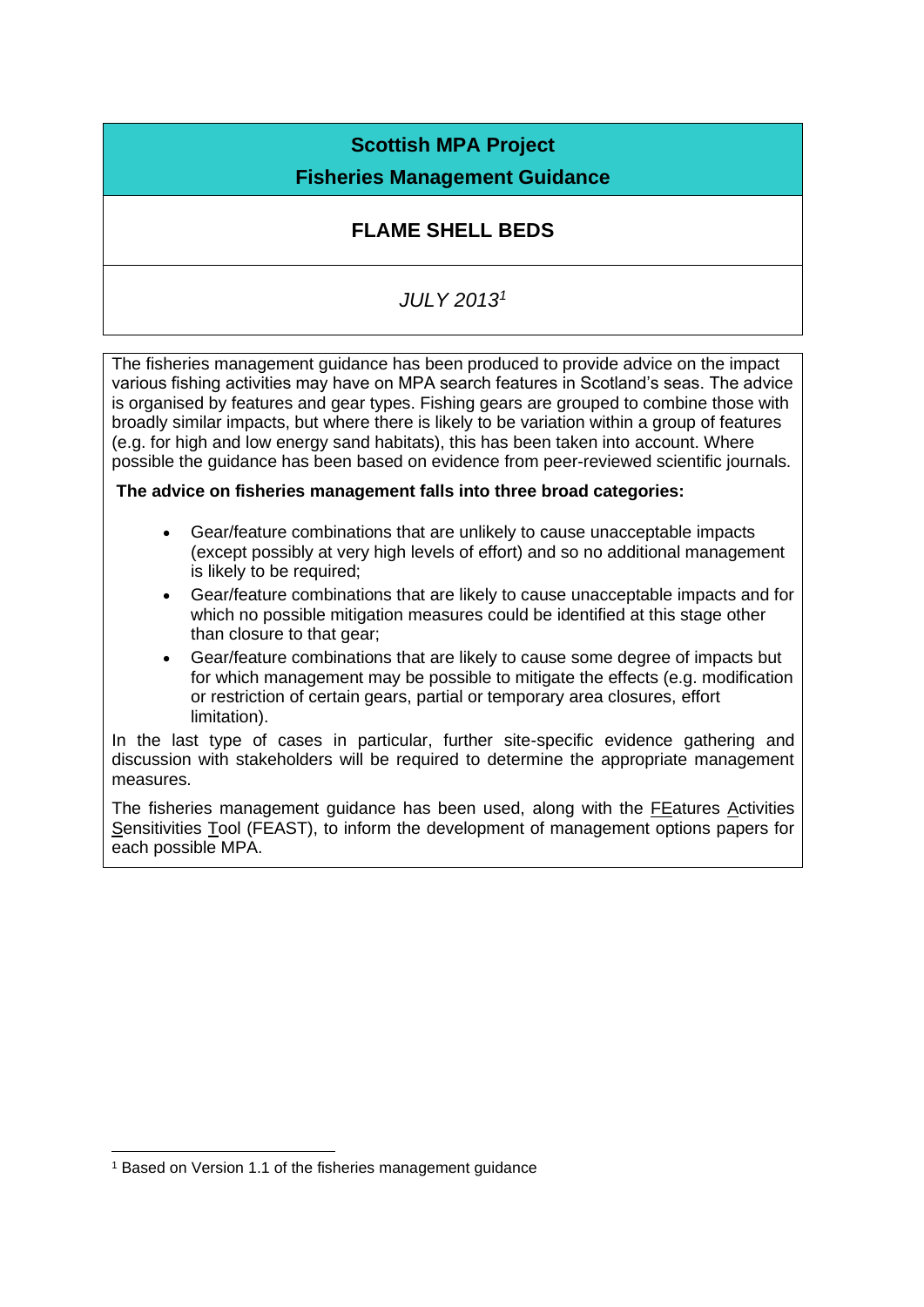# **FLAME SHELL BEDS**

The flame or gaping file shell *Limaria hians* creates nests by weaving together tough threads (byssus) with surrounding material such as seaweed, maerl and shells. Adjoining nests coalesce to form larger structures with multiple flame shells which, in some locations where conditions allow, carpet the bed for several hectares. The carpets create a unique habitat that stabilises the sediment and provides an attachment surface for many organisms including hydroids, bryozoans, ascidians and seaweeds. These organisms in turn add to the habitat complexity and provide shelter for other species such as cod and saithe. A rich diversity of fauna is also found within and below the flame shell bed.

#### **Impacts**

#### **Demersal towed gear (including scallop dredges, otter trawl and beam trawls)**

The mechanical impacts from demersal towed gear can affect flame shell beds in two main ways. Firstly, direct mortality from damage to the shells and secondly, breaking up the carpet of byssus threads where it occurs<sup>1,2,3</sup>. Mobile gear (predominantly dredging) is considered to be the likely cause of the decline in extent of former beds in the Clyde<sup>3</sup>. Full recovery is not certain<sup>1</sup> There are no studies directly addressing the effects of other towed gears on this habitat, however it is assessed as highly sensitive to the type of pressure caused by trawling  $(shallow$  abrasion)<sup>4</sup>.

#### **Demersal static gears (including pots, traps, lines and nets)**

No direct evidence of the effects of static gears on flame shell beds was found; however given the delicate nature of their shells<sup>1</sup> and the nests, unregulated fishing with heavier static gear (pots) could have damaging effects. Further research will be required to determine the level of fishing that would produce an unacceptable impact.

#### **JNCC/SNH Advice**

**Demersal towed gear -** Given the characteristics of flame shell beds and the potential for impact even from low levels of activity, SNH and JNCC advise that use of demersal bottom contacting gears should be avoided on this feature.

**Demersal static gear –** The potential for adverse impact from static gear is likely to be directly related to fishing intensity. Fishing activity at low levels is not expected to adversely impact the feature, however further research will be required to determine the level of fishing that would be compatible with the feature.

#### **Confidence in advice**

**Demersal towed gears** - High certainty. The conclusions relating to dredging are supported by good quality, directly relevant scientific information. However, conclusions regarding trawling are based on sensitivity analysis and can be considered low certainty.

**Demersal static gears** - Moderate certainty. There is no direct published evidence specifically for static gear impacts on this feature, analogy with other habitats for which evidence does exist has been used to determine advice. Evidence to support this assumption is limited.